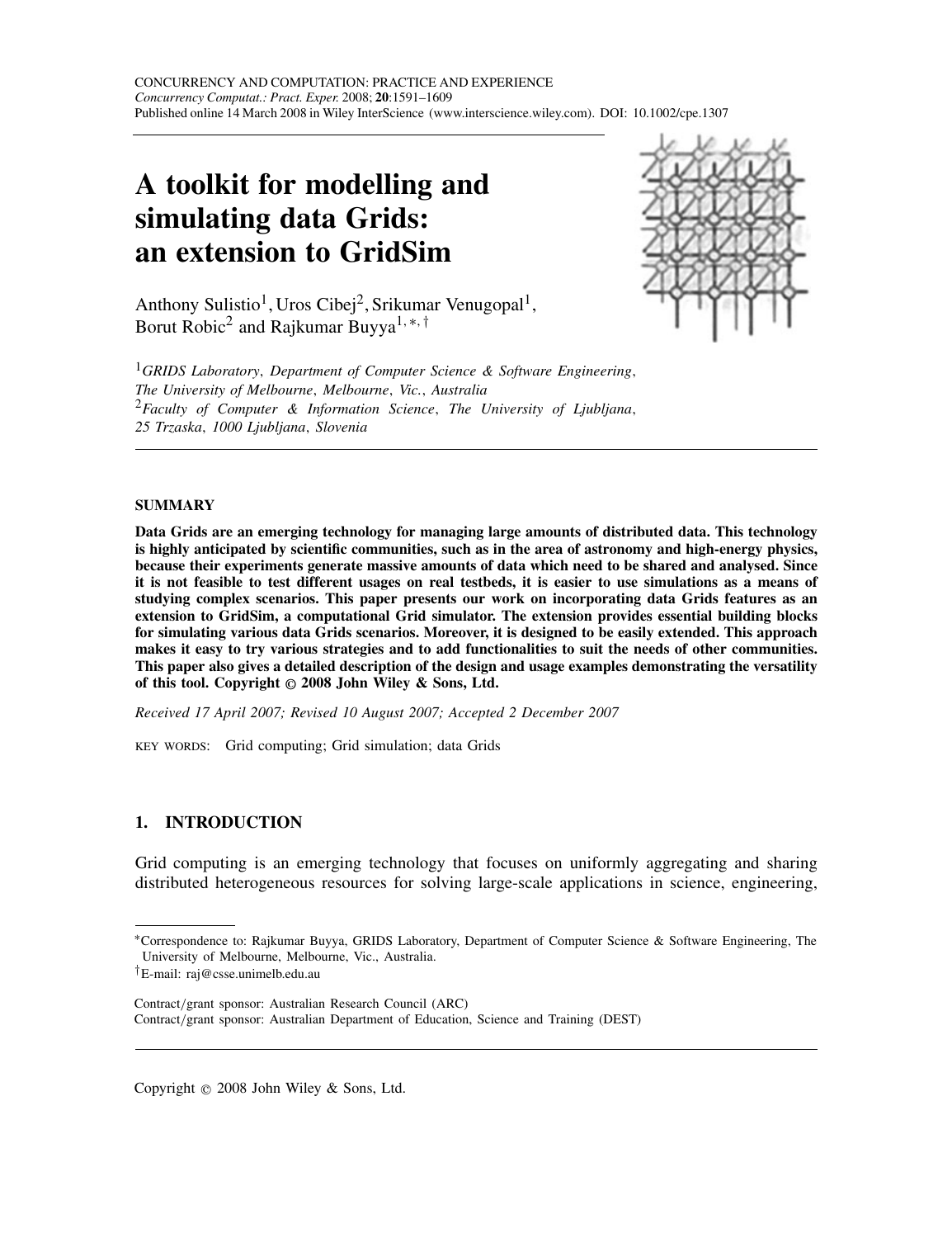and commerce [1]. Data Grids provide infrastructure for those who access, transfer, and manage large data sets stored in distributed repositories [2,3]. Data Grids focus on satisfying requirements of scientific collaborations that have large collections of shared data and where there is a need for analysing the data and sharing the results among the collaborators. Such applications are commonly found in the area of astronomy [4], climate simulation [5], and high-energy physics [3].

There are two basic building blocks for a data Grid [2]: (i) a high-performance data transfer system that enables secure copying of massive data sets and (ii) a scalable discovery and management system for replicas of data sets. Other services that are required to provide the complete functionality of a data Grid include management of shared data set collections, resource allocation for processing, transfer and storage operations, and fine-grained access controls for data sets.

A high-level overview of data Grid is shown in Figure 1 [6]. A scientific instrument, e.g. a satellite dish, generates large data sets that are stored in a data centre. The data centre then notifies a replica catalog (RC) about a list of available data sets in the centre. Then this RC will synchronize its information with other RCs. This approach allows resources to request for copies of the data sets to the nearest RC when a user submits his*/*her jobs. The RCs may be arranged in different topologies depending on the requirements of the application domain, the size of the collaboration around the application, and its geographical distribution [6].

The LHCGrid [7] project that serves scientific collaborations performing experiments at the large Hadron collider (LHC) in CERN has adopted a *hierarchical* model in which the data are replicated at various levels: from a tier0 node (at CERN) that acts as a root level to tierN nodes (at a leaf level) that respond to requests from regional institutions or organizations in different nations.



Figure 1. A high-level overview of data Grid [6].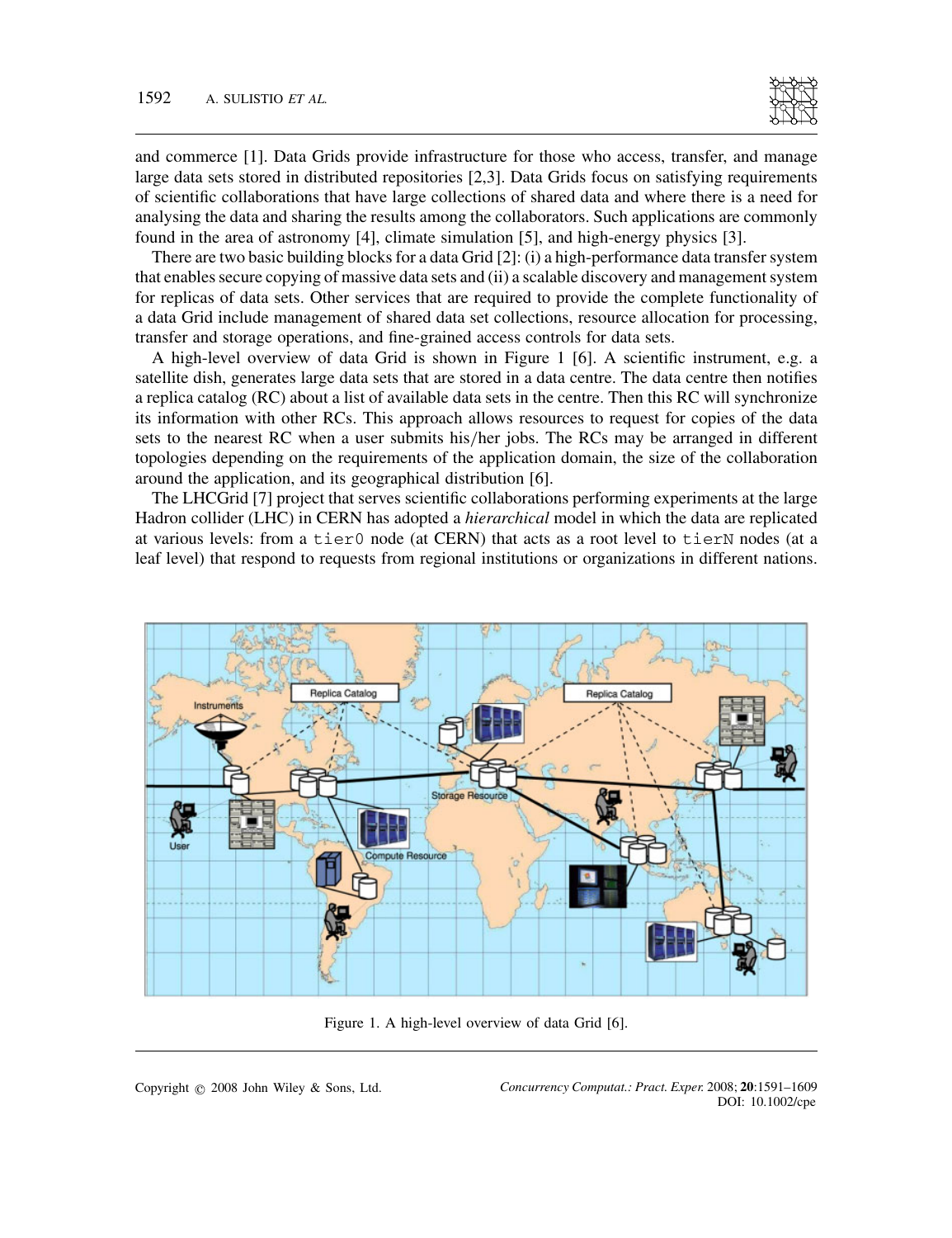

This approach increases the data availability across all levels and reduces the load on the root node when a large number of requests are generated.

On the other hand, the nature of the experiment determines the distribution of data in a project. For example, a scientific project with only a single source of data and limited geographical distribution of users, such as the Biogrid [8] project, may opt for a simple *monadic* model. A different project that integrates existing independent sources of data, such as the Virtual Observatory [9] project, may decide for a more complex *federated* model.

In a business community, companies such as Sybase and IBM Business Grid provide services and solutions for managing their clients' data into their existing Grid infrastructures and data centres. For example, Avaki EII [10] from Sybase is an enterprise application integration software product that provides data access through a single data layer and uses a federated approach to deliver data from original sources. DECO [11] from IBM is a Grid meta-scheduler that integrates each job with both computational and data transfer time. Thus, DECO is responsible for deciding which data to replicate and when to replicate the data to other sites according to users' quality of service (QoS) requirements, such as cost and deadline [11].

From these illustrations, data Grids are shown to be complex, dynamic, and heterogeneous environments. Therefore, it is difficult to evaluate new replication strategies and scheduling algorithms in a *repeatable* and *controlled* manner. In addition, full-scale evaluation on a data Grid testbed implies interference with processing workloads that may not be encouraged in a production environment. Thus, it is apparent that simulation is required for testing data Grid strategies in complex scenarios. This need has been recognized before and has led to the development of various data Grid simulators, such as OptorSim [12], ChicSim [13], and MONARC [14]. However, as we will later argue in Section 2, these systems have various shortcomings that reduce the flexibility of scenarios that researchers can test against.

In this paper, we present an architecture and design of a data Grid simulation infrastructure developed as an extension to GridSim [15,16]. GridSim has a complete set of features for simulating realistic Grid testbeds. Such features are modelling heterogeneous computational resources of variable performance, scheduling jobs based on time- or space-shared policy, differentiated network service, and workload trace-based simulation from real supercomputers. More importantly, GridSim allows the flexibility and extensibility to incorporate new components into its existing infrastructure.

In this work, GridSim has been extended with the ability to handle: (1) replication of data to several sites; (2) query for location of the replicated data; (3) access to the replicated data; and (4) make complex queries about data attributes. With these new features, GridSim users will be able to do integrated studies of on-demand replication strategies with jobs scheduling on available resources. Therefore, the contribution of this paper is the abstraction of data Grid functionalities integrated into GridSim, thus providing a comprehensive capability and integrated framework for simulating data Grids. This will benefit a large base of GridSim users, since they can leverage our proposed abstraction without the need to implement their own data Grid entities.

The remainder of this paper is organized as follows: Section 2 discusses related work, whereas Section 3 mentions the GridSim architecture and components of data Grid realized in GridSim. Section 4 discusses implementation of data Grid operations, based on the LHC experiment, using GridSim components. Section 5 describes a construction of a complex simulation using the basic building blocks in GridSim. Finally, Section 6 concludes the paper and suggests further work.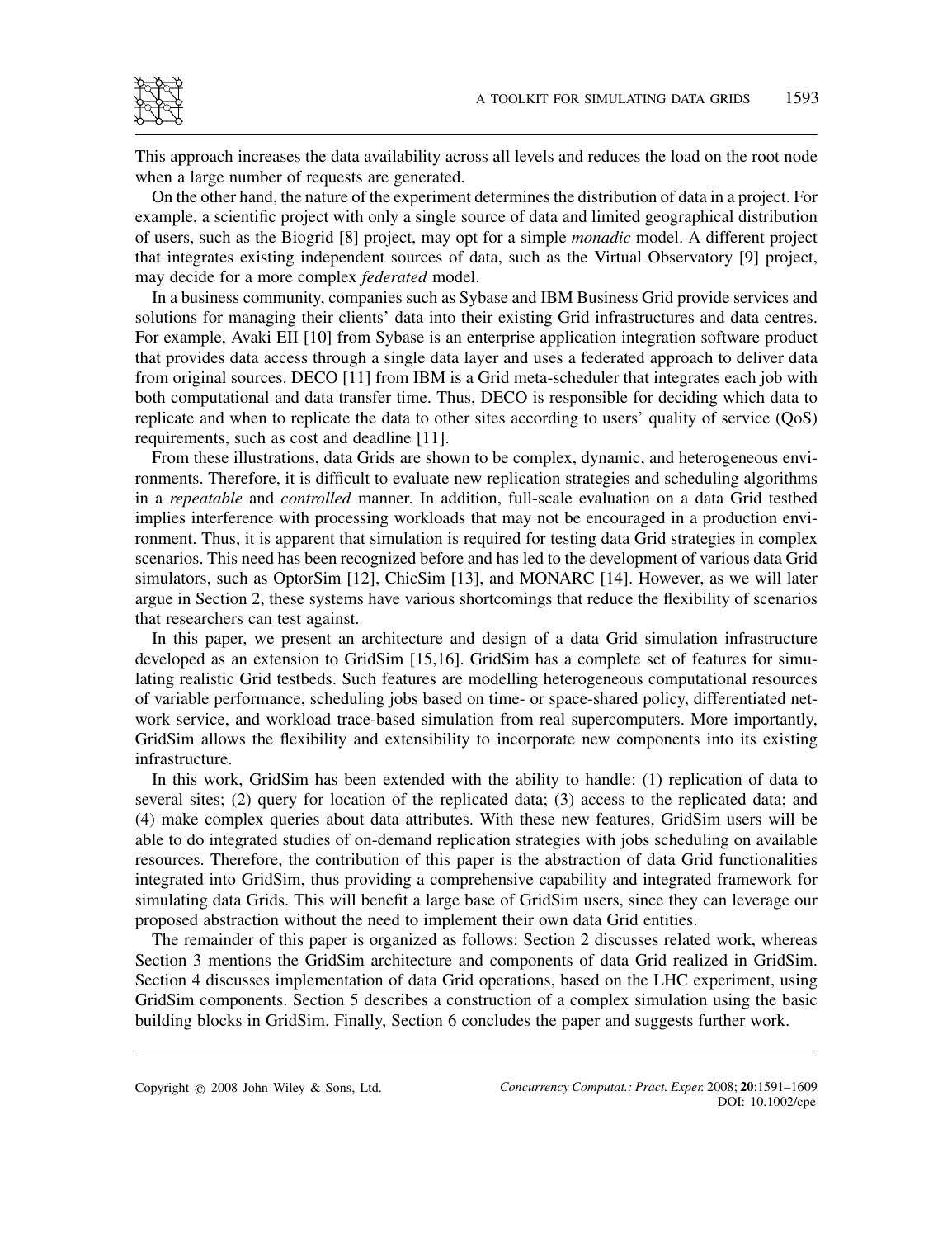

#### **2. RELATED WORK**

There are some tools available, apart from GridSim, for application scheduling simulation in Grid computing environments, such as OptorSim [12], Monarc [14], ChicSim [13], SimGrid [17], and MicroGrid [18]. We compare these simulation tools based on three criteria: (1) the ability to handle basic data Grid functionalities; (2) the ability to schedule compute- and*/*or data-intensive jobs; and (3) the underlying network infrastructure. Differences among these simulators based on these criteria are summarized in Table I. Note that the new data Grid features in GridSim are also included in the comparison.

From Table I, it is shown that SimGrid and MicroGrid are mainly targeted as a general-purpose grid simulator for computational Grids. Hence, they lack features that are core to data Grids, such as data replication and query for the location of a replica. Although SimGrid has a flow-level simulation of network traffic [19], it does not yet have the capability to simulate differentiated network QoS. MicroGrid that uses a packet-level simulation of network also does not have this feature. This differentiated network functionality is important for modelling QoS compliance for data transfers in wide area network.

OptorSim has been developed as part of the EU DataGrid project [20]. It aims at studying the effectiveness of data replication strategies. In addition, it incorporates some auction protocols and economic models for replica optimization. In OptorSim, only data transfers are currently being simulated, whereas GridSim is able to run both compute- and data-intensive jobs.

Monarc and ChicSim are grid simulators designed specifically to study different scheduling, replication, and performance issues in data Grid environment. Hence, they provide a general and extensible framework to implement and evaluate these issues. However, they lack one important feature, i.e. the ability to generate background network traffic. This feature is important because in real life, networks are shared among users and resources. Hence, congested networks can greatly affect the overall replication and performance issues.

Other features in GridSim that these grid simulators do not have are complex file filtering or data query (will be discussed further in Section 4), CPU reservation, and differentiated network QoS. With network QoS, high-priority packets are transferred faster than normal ones under a heavy load [16]. Therefore, network QoS is well suited for applications that require low latency and faster

| <b>Functionalities</b>                 | GridSim | OptorSim | Monarc | ChicSim        | SimGrid        | MicroGrid      |
|----------------------------------------|---------|----------|--------|----------------|----------------|----------------|
| Data replication                       | Yes     | Yes      | Yes    | Yes            | N <sub>0</sub> | No             |
| Disk I/O overheads                     | Yes     | No       | Yes    | No             | N <sub>0</sub> | Yes            |
| Complex file filtering or data query   | Yes     | No       | No     | N <sub>0</sub> | N <sub>0</sub> | No             |
| Scheduling user jobs                   | Yes     | No       | Yes    | <b>Yes</b>     | Yes            | Yes            |
| CPU reservation of a resource          | Yes     | No       | No     | No             | N <sub>0</sub> | N <sub>0</sub> |
| Workload trace-based simulation        | Yes     | No       | No     | <b>Yes</b>     | N <sub>0</sub> | N <sub>0</sub> |
| Differentiated network Oos             | Yes     | No       | No     | No             | N <sub>0</sub> | No             |
| Generate background<br>network traffic | Yes     | Yes      | No     | No             | Yes            | Yes            |

Table I. Listing of functionalities and features for each grid simulator.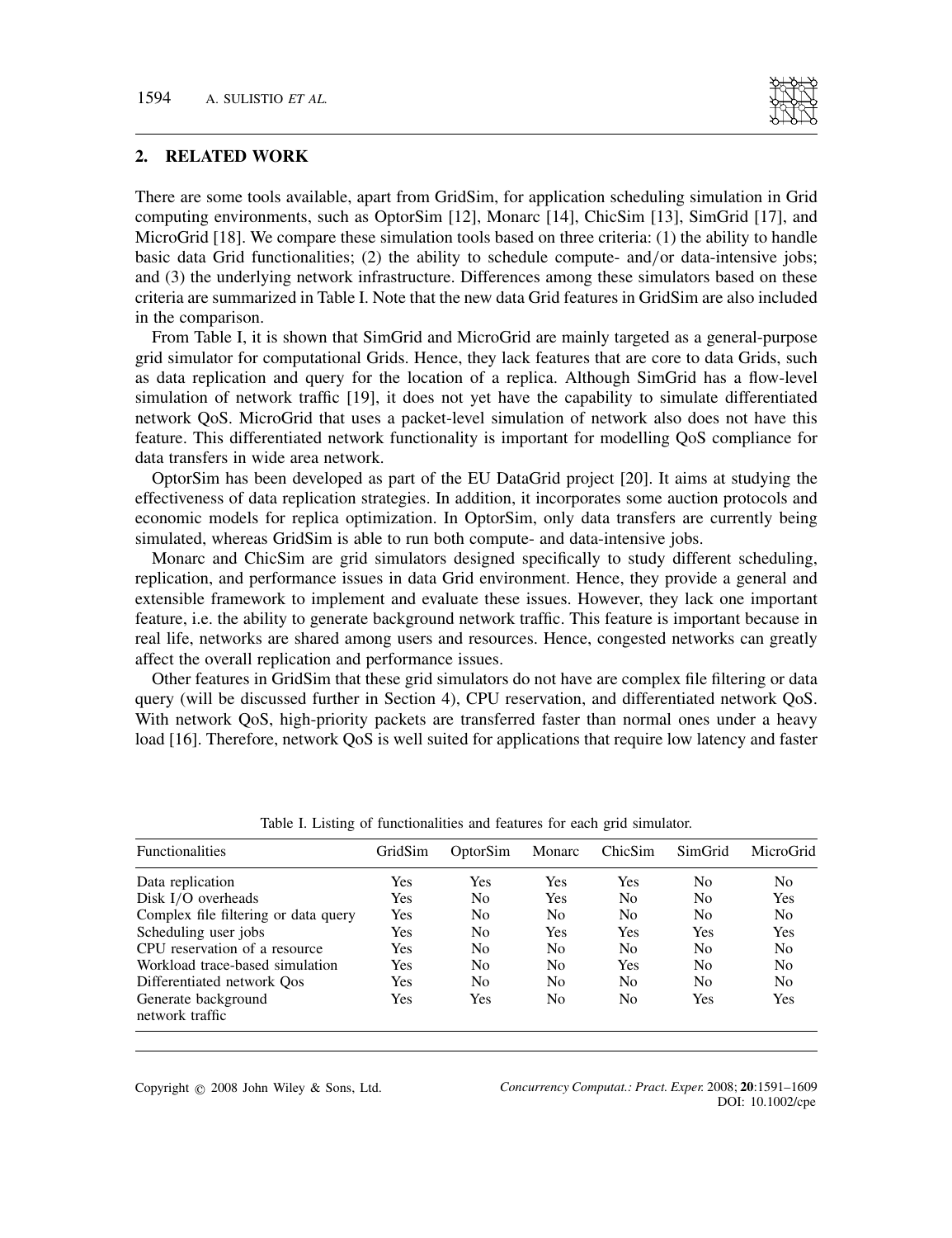

delivery of data generated by scientific instruments, such as in fire or earthquake detection and brain activity analysis application.

## **3. MAPPING DATA GRID TO GridSim**

The GridSim architecture with a new DataGrid layer is shown in Figure 2. GridSim is based on SimJava2 [21], a general-purpose discrete-event simulation package implemented in Java. Therefore, the first layer at the bottom of Figure 2 is managed by SimJava2 for handling the interaction or events among GridSim components.

All components in GridSim communicate with each other through message-passing operations defined by SimJava. The second layer models the core elements of the distributed infrastructure, namely Grid resources such as clusters, storage repositories, and network links. These core components are absolutely essential to create simulations in GridSim. We will discuss later how new resource types were introduced to model data Grid components. The third and fourth layers are concerned with modelling and simulation of services specific to computational and data Grids, respectively. Some of the services provide functions common to both types of Grids, such as information about available resources and managing job submission. In the case of data Grids, job management also incorporates managing data transfers between computational and storage resources. RCs, information services for files and data, are also specifically implemented for data Grids. The fifth layer contains components that aid users in implementing their own schedulers and resource brokers so that they can test their own algorithms and strategies. The layer above this helps users define their own scenarios and configurations for validating their algorithms.



Figure 2. GridSim architecture with the new data Grids layer.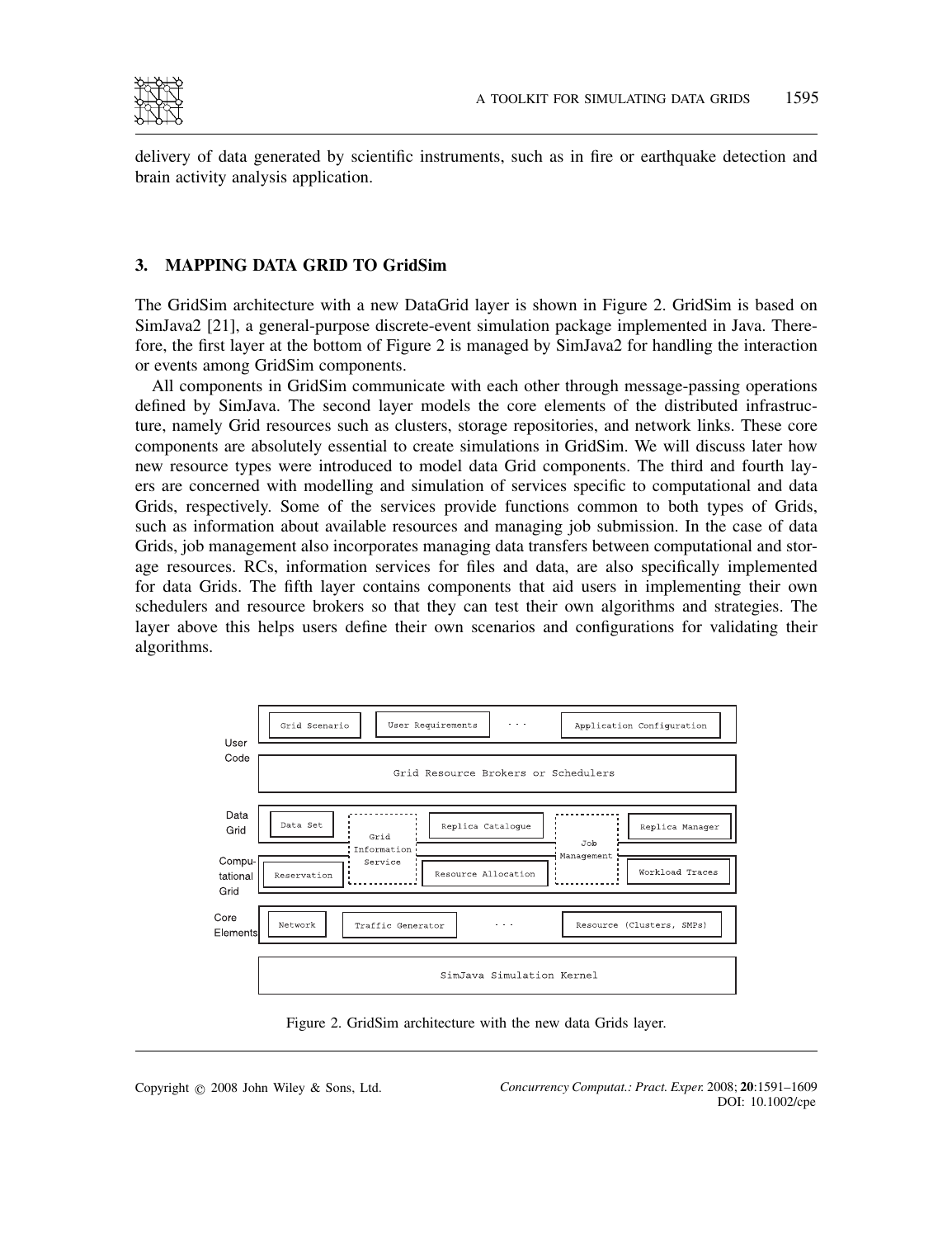

In the following paragraphs, we will discuss in detail the main components of a data Grid, such as data sets, computing and storage resources, and replica directories (or catalogs), and how these were implemented in GridSim.

## **3.1. Data sets**

A data set represents a shared collection of data that can be accessed as a single unit. In reality, a data set may be a collection of files on physical storage or it may just be a single massive file containing records in a particular format. Within actual data Grids, data sets represent the lowest level of organization of data. Data sets are replicated to improve either data access performance or reliability or both.

Within GridSim, data sets are modelled using File objects. File objects are associated with a FileAttributes object that contains information such as owner name, checksum, file size, and last modified time. This object can be extended to provide more detailed metadata (or data about data). GridSim supports replication by having two types of File objects: master and replica. A *master data set* is an original instance of the file, whereas all other copies of the file are categorized as *replica* files. This distinction is introduced to identify the purpose of a file copy. The master file is usually generated by a user's program or by a scientific instrument; hence, it should not automatically be deleted by resources. On the other hand, a replica file can be created and removed dynamically by a resource based on storage constraints and*/*or access demands.

# **3.2. Replica catalog**

An RC provides information about a data set and its replicas in a data Grid system. At the very least, the RC indexes the physical locations of the available data sets and replicas in a data Grid. However, in actual Grids, tools such as the storage resource broker's metadata CATalog [22] provide more complex information including metadata attributes of the data set and its parent collection. Also, the RC is generally not a single entity as multiple catalogs are generally networked using different topologies, such as hierarchical, centralized, and superpeers to improve scalability and fault tolerance.

GridSim provides an RC object that can be configured to be at several levels. For example, a LocalRC at the level of resources and a RegionalRC at the level of Grids. Currently, two topologies for networking catalogs have been realized using GridSim: (i) a simple centralized network for Grids with small number of resources and users and (ii) a hierarchical topology that models the catalog structure used in large Grids such as the LHCGrid project. Currently, there is no support for metadata-based queries in GridSim as its objective is to simulate and not to emulate data Grids.

## **3.3. Resource**

In Grid computing, any hardware or software component such as a cluster, a supercomputer, or a storage repository is called a resource. Computing resources allow users to execute the required application, whereas storage resources allow the users to access data sets and store the results of the computation. In data Grids, computational resources that allow the files transferred for a job to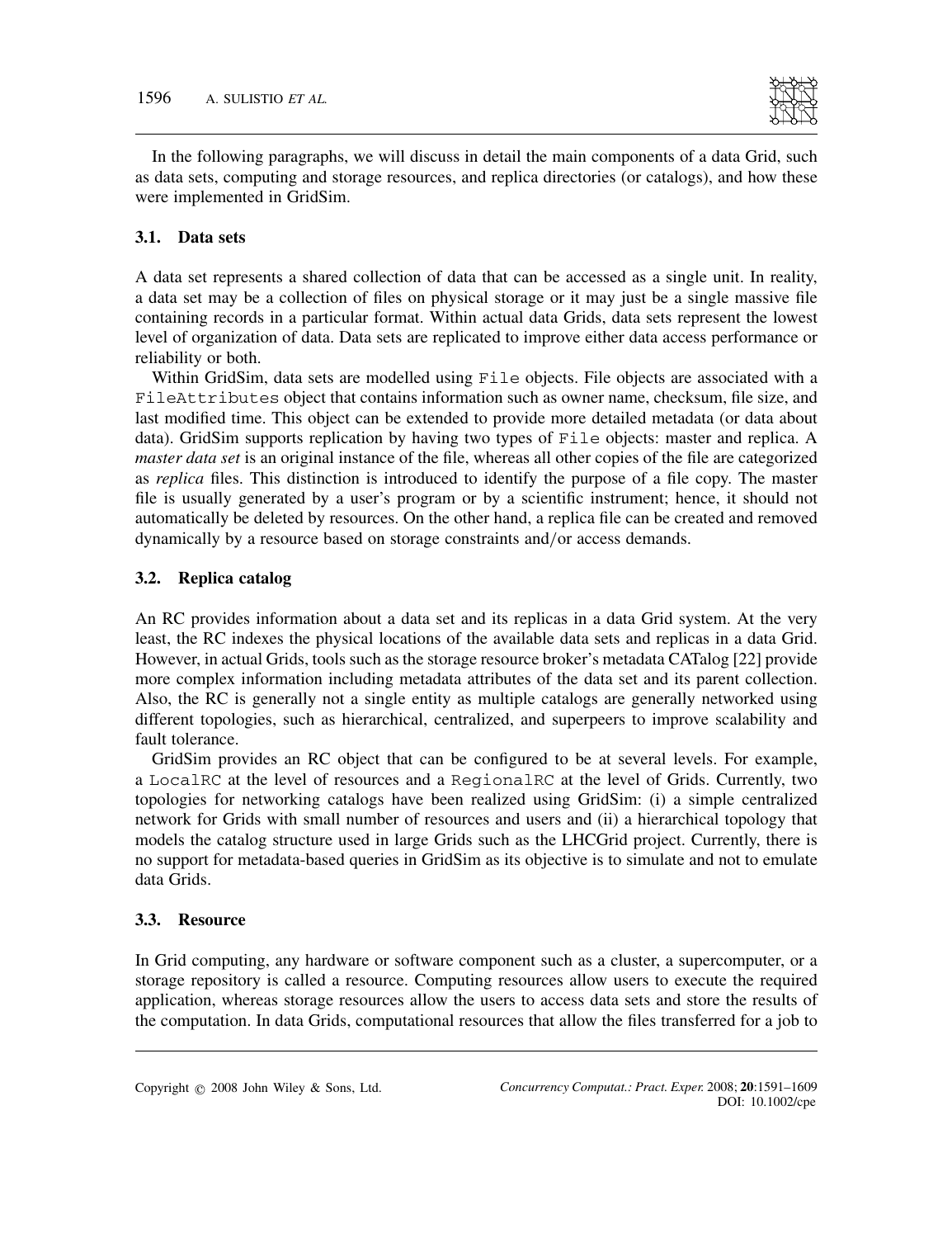

be stored and accessed for subsequent jobs also function as data resources, thereby fulfilling a dual role. Therefore, the following issues should be considered while modelling data Grid systems.

- *Storage*. There can be dedicated storage resources available, such as mass storage systems that serve a large number of users or a huge collaboration. It is also possible that a computational resource may be associated with a high-performance mass storage resource. For example, a cluster locates in the same network as a large disk array, where both resources are accessible through the same front end node. The media within a storage resource may be disks or tapes, in which case there are differences in read and write times.
- *Resource management*. Resources in production Grid testbeds are generally high-performance computing machines such as clusters and supercomputers that are managed by job management systems or batch schedulers such as portable batch system [23]. Such schedulers consist of queues that have specific allocation policies. The impact of allocation policies through job waiting times has to be taken into account as well. Along with the computational allocation, data transfer also has to be scheduled so that the job does not occupy the resource time waiting for input.
- *Replica management*. Resolving requests for data sets involves locating the replicas of the data sets and determining the source from which the data set has to be accessed from. Also, if the computational resource allows the data to be retained, then a new entry must be created for the replica and subsequent searches must provide the new location to the requesters as well. If the replica is deleted, this has to be propagated through the rest of the system. Therefore, there must be a mechanism for indexing, locating, and managing the replicas available in a data Grid.

GridSim provides the architecture shown in Figure 3 for resource management in data Grids. A Grid resource is associated with one or more Storage objects that can each model either a hard disk-based or a tape-based storage device. The resource has a ReplicaManager that handles incoming requests for data sets located on the storage elements. In case a new replica is created, it also registers the replica with the catalog. The replica manager (RM) can be extended to incorporate different replica retention or deletion policies. A LocalRC object can be optionally associated with the resource to index available files and handle direct user queries about local files. However, other resources cannot query this RC object.



Figure 3. A data resource.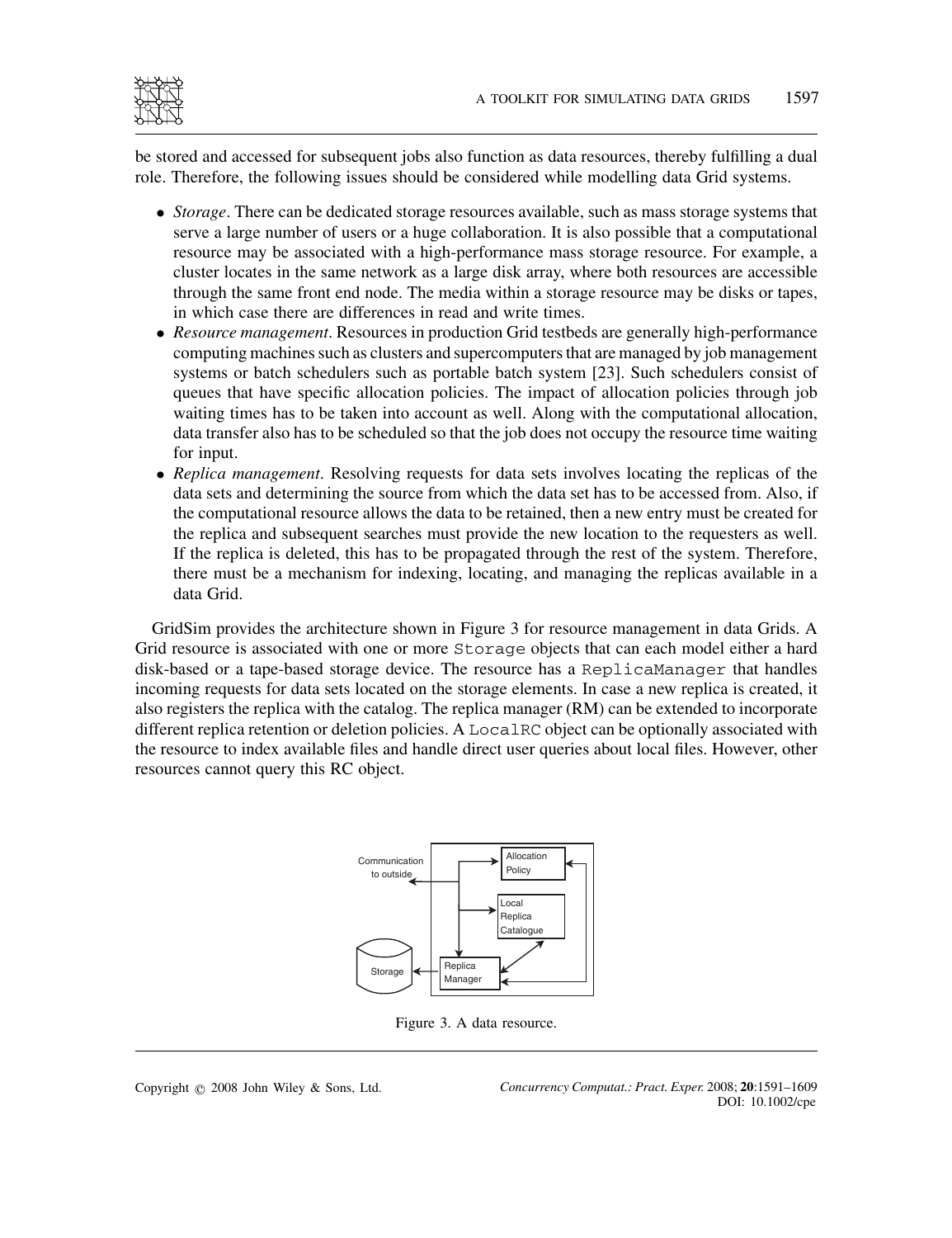

GridSim was initially developed in order to model and simulate computational resources and therefore provides well-defined abstractions for configuring the resource management on a resource. Each resource is associated with an AllocationPolicy object that allocates internal nodes to the user jobs depending on the policy. GridSim currently has two policies, i.e. space shared using a first come first serve (FCFS) approach with*/*without advanced reservation [24] and time shared using a Round Robin approach.

To support data Grid operations, jobs are allowed to specify, as physical locations, the data sets they require for execution. For each data set, the resource manager generates a transfer request to the remote storage resource specified in the location. The data transfers can be specified as stream or block operations. In the latter case, the execution of the job is not carried out until an event is received that the complete data set has arrived at the resource. The data Grid version also allows pre-emptive scheduling of data transfers in order to ensure availability of data at the time of execution.

#### **3.4. User**

An application or a broker that schedules jobs onto Grid resources is considered as a user. Such components are able to query and request data set transfers, submit jobs, and register for events. Within GridSim, these are implemented by creating a specific DataGridUser object for a particular application or scenario.

## **4. IMPLEMENTING DATA GRID OPERATIONS IN GridSim**

The previous section described the components of a data Grid and how they are modelled within GridSim. This section describes the implementation of some of the common operations in data Grids in GridSim using the entities described previously. The first operation we present is the implementation of an RC structure using the hierarchical topology as an example. We use the hierarchical RC model as a basis for describing other operations such as file addition and deletion. Note that we have opted to implement the hierarchical RC model in this paper, because it has been widely studied [3,6,25]. Moreover, this model functions as an interesting test case to demonstrate the utility of our simulator.

#### **4.1. Implementing the hierarchical RC model**

The hierarchical RC model is constructed as a catalog tree, as depicted in Figure 4. In this model, some information are stored in the root of the tree, and the rest in the leaves. This approach enables the leaf RCs to process some of the queries from users and resources, thus reducing the load of the root RC. In GridSim, the TopRegionalRC class acts as a centralized RC or a root RC in a hierarchical model. In contrast, the RegionalRC class represents a local RC and*/*or a leaf RC in a hierarchical model. The common functionalities of an RC is encapsulated in AbstractRC, an abstract parent class for both TopRegionalRC and RegionalRC.

In our implementation, we follow an approach described in [25] and used by the EU DataGrid project [20]. In this model, the root RC stores only the mapping between a filename and a list of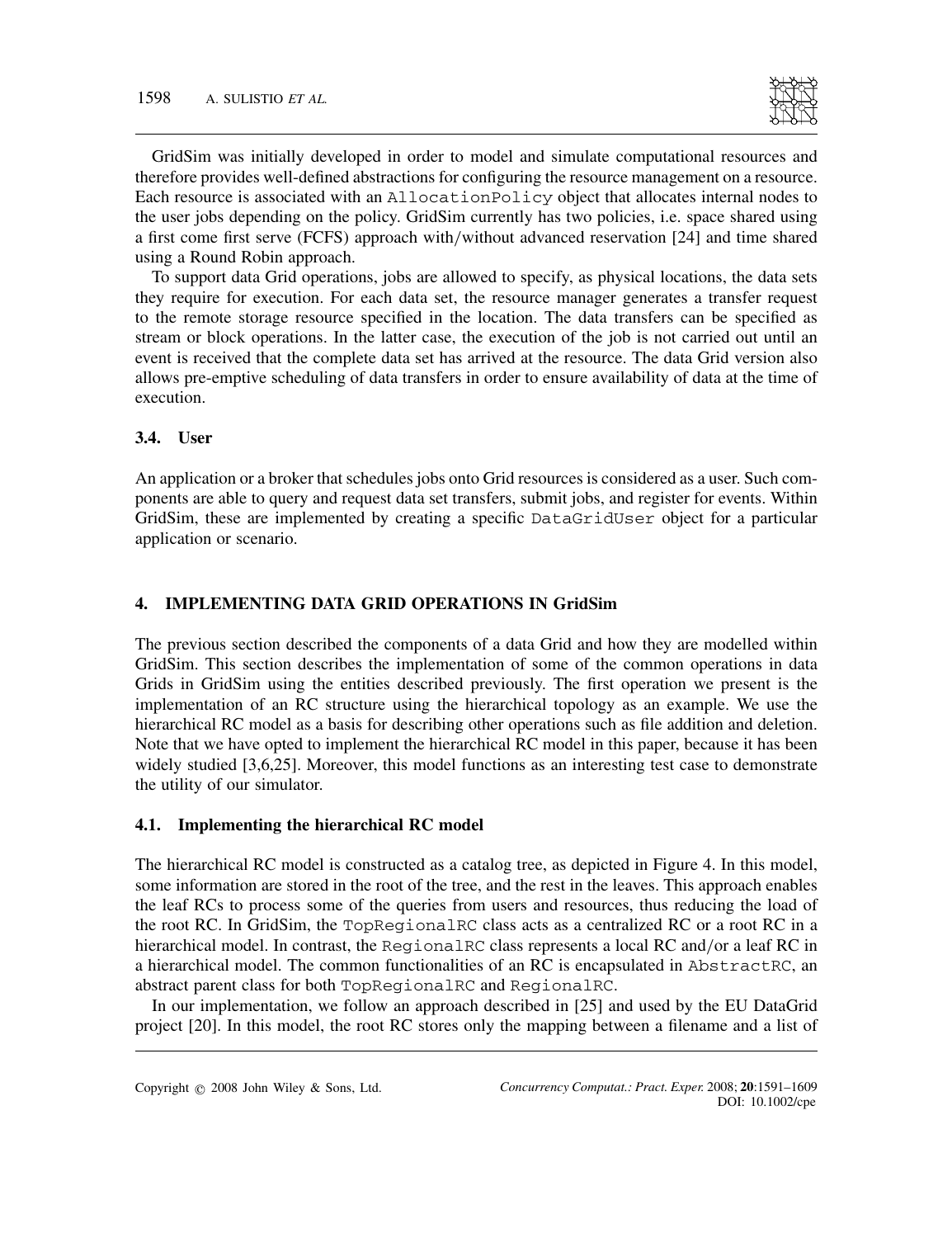



Figure 4. A hierarchical replica catalog model.

| TopRegionalRC |               |              |  |  |  |
|---------------|---------------|--------------|--|--|--|
| Filename      | Location      |              |  |  |  |
| file1         | RegionalRC 1. | LocalRC      |  |  |  |
| file2         | $LocalRC$ .   | RegionalRC 2 |  |  |  |
| file3         | RegionalRC 1, | RegionalRC 2 |  |  |  |
| a             |               |              |  |  |  |

| RegionalRC 1 |                           |                     | RegionalRC 2 | LocalRC  |            |  |
|--------------|---------------------------|---------------------|--------------|----------|------------|--|
| Filename     | Location                  | Filename            | Location     | Filename | Location   |  |
| file1        | Resource B.<br>Resource C | file2               | Resource D   | file1    | Resource A |  |
| file3        | Resource B                | file3               | Resource D   | file2    | Resource A |  |
| (b)          |                           | $\lfloor c \rfloor$ |              | d.       |            |  |

Figure 5. An example of a filename mapping in a hierarchical model.

leaf RCs. Each leaf RC in turn stores the mapping between the filename and a list of resources that store this file. Figure 5 shows an example of how data sets (in this case files named *file1*, *file2*, and *file3*) are indexed for the hierarchical model in Figure 4.

As GridSim is designed to be a research tool, researchers or analysts wishing to test new ideas can easily extend the current component and implement other RC structures such as federated or peer-to-peer or hybrid networks. Creating a new RC model can be done by implementing some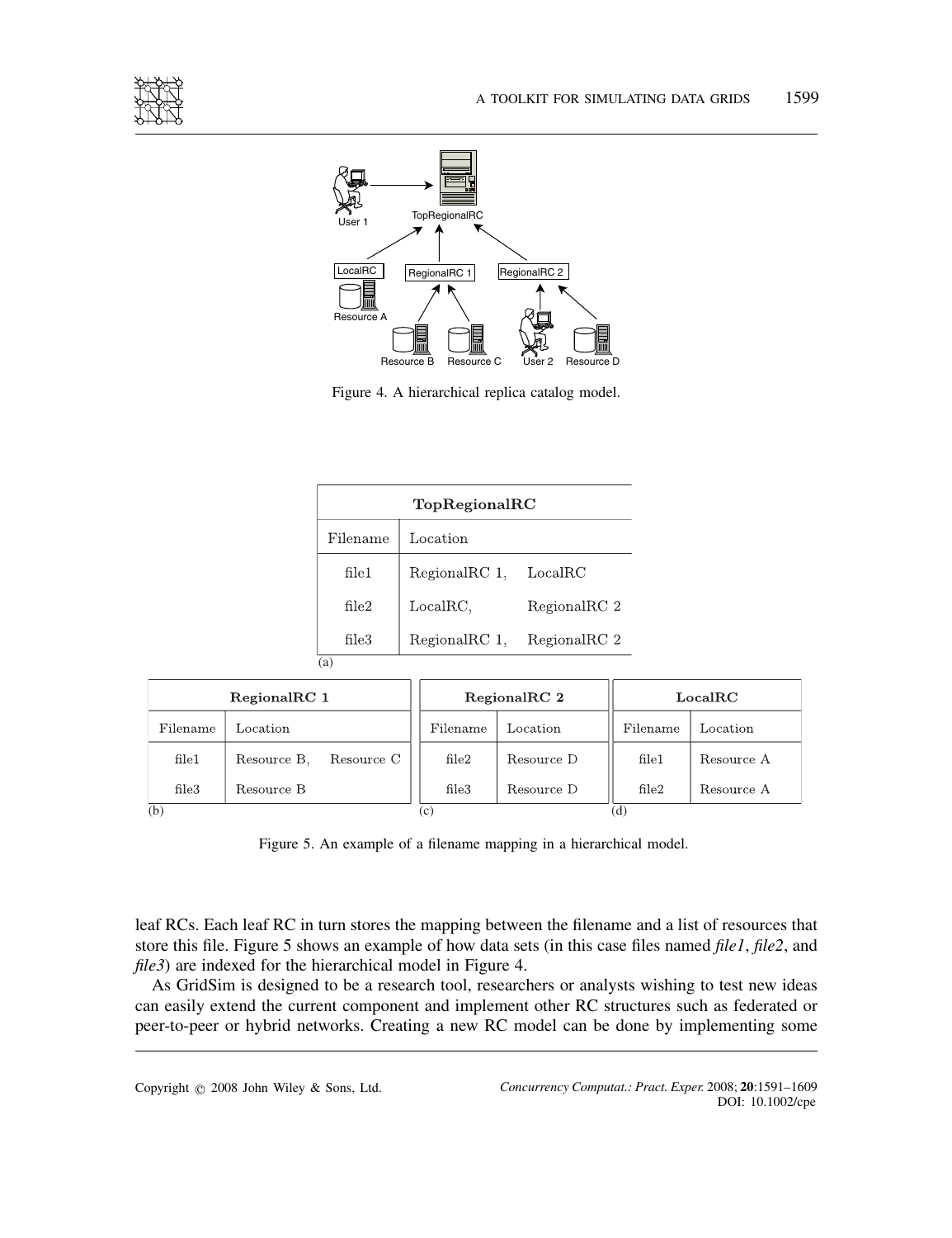

core functionalities, such as

- adding/deleting entries corresponding to a master data set or replica(s) when the latter is added*/*deleted;
- getting the location*/*attribute of a data set; and
- filtering data set queries based on certain attributes.

With the above approach, the RC model along with its structure becomes transparent to users and resources. Hence, they are just aware of the location of an RC which they can query but not the type.

## **4.2. Adding a master file**

Figure 6 depicts the states and events for adding a master file to a data Grid in GridSim. It involves three entities, i.e. the ReplicaManager on the Grid resource in which the file will be stored, the RegionalRC, which is the leaf RC to which the file must be registered, and the TopRegionalRC that performs as the root RC for the entire Grid.

The filename is passed by the resource to the TopRegionalRC (or root RC) through all the nodes in the hierarchy. The root RC creates a unique identifier which is appended to the filename so that two files with the same name are treated differently. This filename changing procedure is reflected not only in the TopRegionalRC but also in the RegionalRC (or leaf RC) and ReplicaManager. Furthermore, a tuple <filenameID, RegionalRC> is saved within the root RC to serve future user requests. The combination of filename and its unique ID is also considered as a *logical filename (lfn)* [25]. This lfn is a key to query the TopRegionalRC and other regional RCs for other data Grid operations, such as adding a replica or getting location(s) of a file*/*data set and its replicas.



Figure 6. A statechart diagram for adding a master file.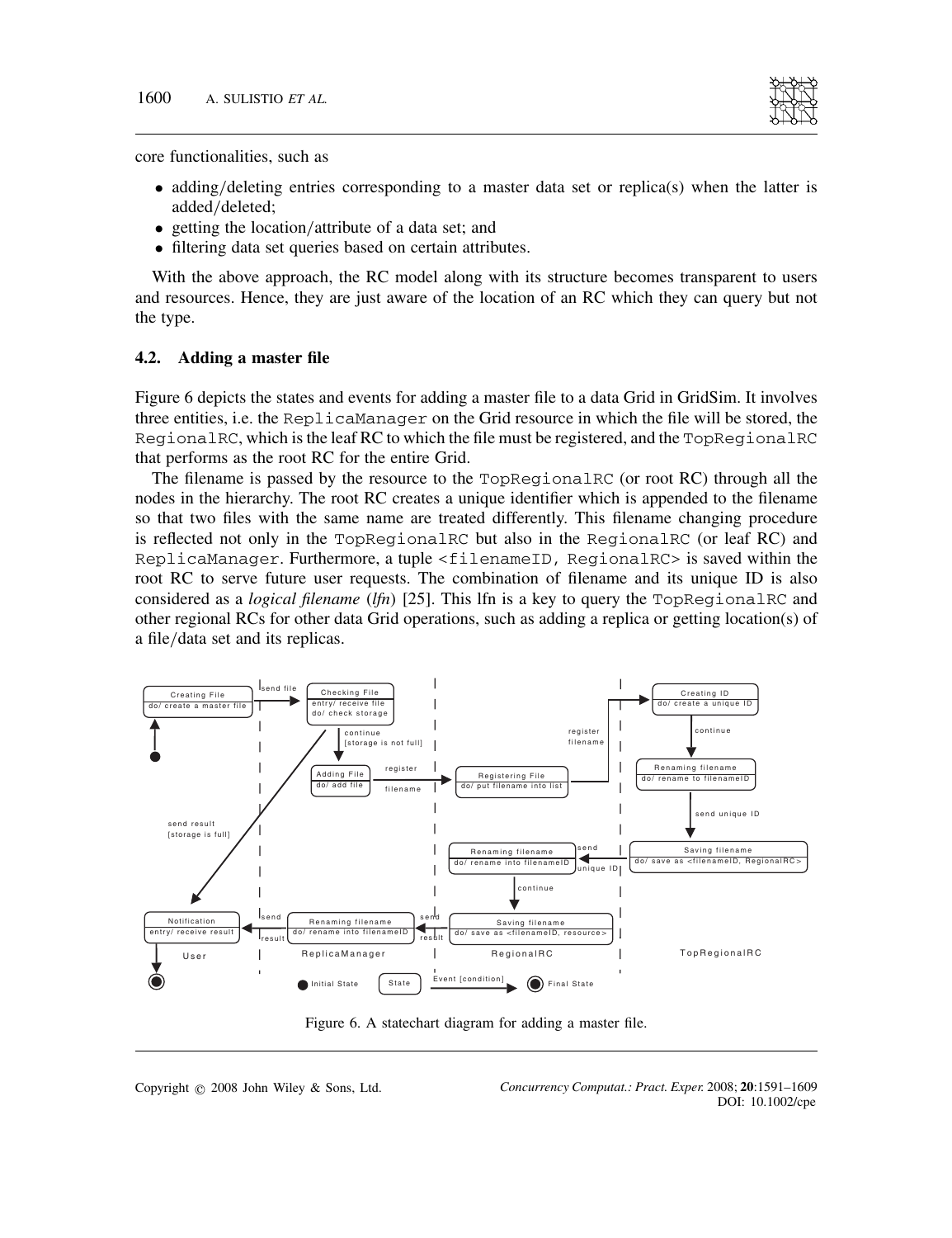

## **4.3. Adding***/***deleting a replica**

The operation for creating a replica of an already existing data set is similar to that of adding a master file and is shown in Figure 7. This operation is invoked when a user or Grid resource wishes to explicitly register a copy in the RC structure, i.e. all file copies are not automatically registered within the catalog. This is to support scenarios where copies of data sets are created on the scratch disks of computational resources for specific jobs and then deleted.

The ReplicaManager entity in the Grid resource determines whether a file can be retained based on certain policies; in Figure 7, the policy is whether there is enough storage to retain the file. In that case, a registration request with the lfn is sent to the nearest RegionalRC (or leaf RC), which is then transmitted to the TopRegionalRC for the simulated data Grid. It is important to note that a replica can be registered only when its master file has already been mapped by the TopRegionalRC. Otherwise, the replica registration would be denied by both TopRegionalRC and RegionalRC entities.

Deleting a replica works in a similar fashion. The ReplicaManager in the resource sends a request to deregister the replica to the nearest RegionalRC. If this is the only replica in the RegionalRC, then the TopRegionalRC is requested to disassociate the leaf RC from the file (represented by its lfn). If these operations return successfully, the file is deleted from the resource.

Here, it should be mentioned that the ReplicaManager can be extended to consider different strategies for adding or deleting replicas. One of the possible strategies is that of economy-based creation of replicas presented by Bell *et al*. [12], which involves the resource determining whether to retain or create a replica based on expected profit.

#### **4.4. Querying a file's attributes**

The operation for getting locations of a file in GridSim is summarized in Figure 8. In this figure, we use two regional RCs as an example. When an lfn does not exist in RegionalRC1, then



Figure 7. A statechart diagram for adding a replica.

Copyright q 2008 John Wiley & Sons, Ltd. *Concurrency Computat.: Pract. Exper.* 2008; **20**:1591–1609 DOI: 10.1002/cpe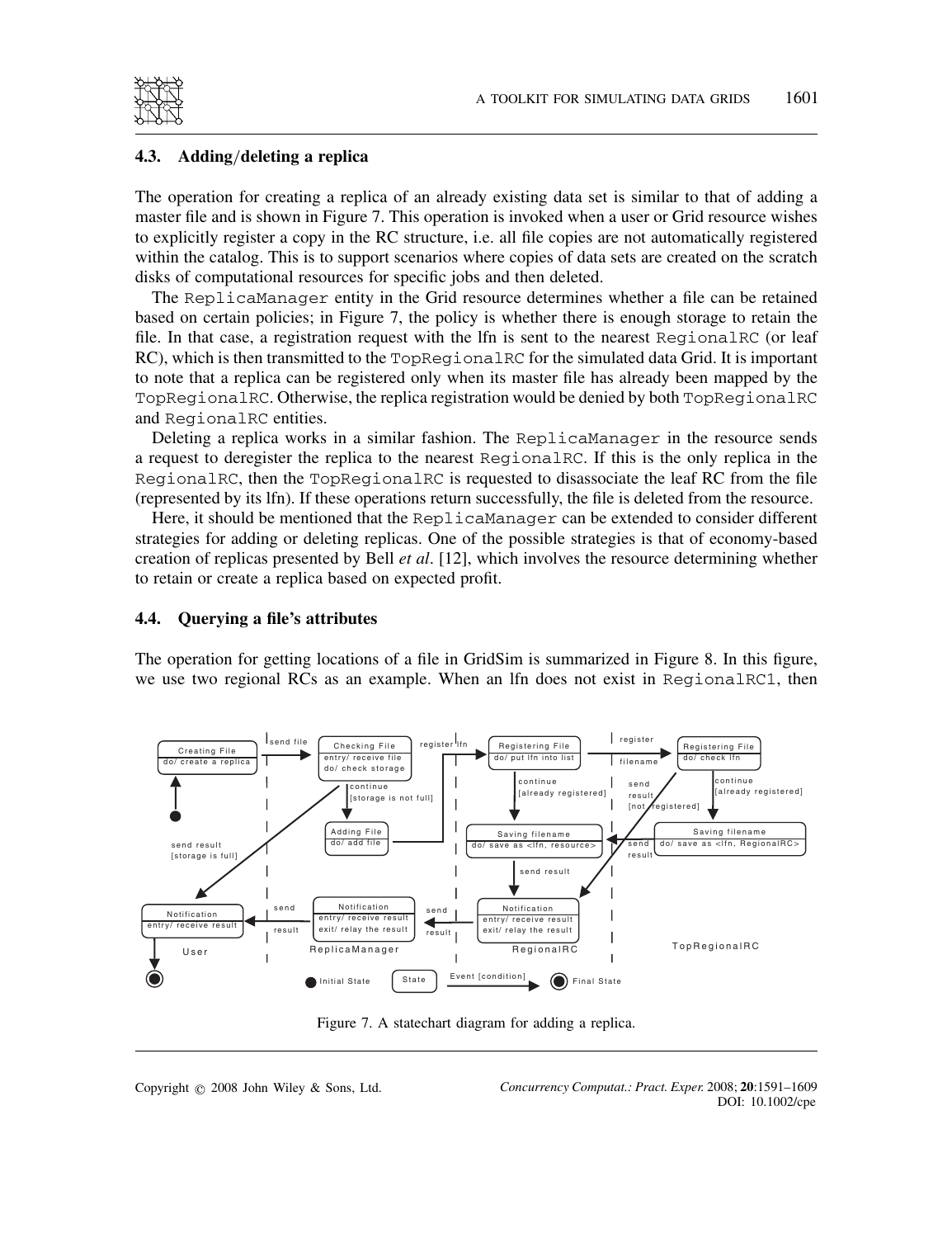



Figure 8. A statechart diagram for getting locations of a file.

this RC will contact TopRegionalRC for a list of RC name that maps this lfn. This allows the RegionalRC1 to request a file location on other RCs, such as RegionalRC2.

The user can also find a list of available files in the data Grid system that match certain criteria, such as a combination of filename, size, and owner name. This filtering function can be done by extending a Filter class and implementing its method, which evaluates all FileAttribute objects listed in the TopRegionalRC.

## **5. CONSTRUCTING A COMPLEX SIMULATION**

In this section, we demonstrate how to construct a data Grid simulation using the building blocks described in the previous sections. As mentioned earlier, there exist several types of data Grids: hierarchical, monadic, and federated. Although this paper demonstrates the usefulness of GridSim for modelling and simulating hierarchical data Grids (with the LHCGrid as an example), GridSim can be used for dealing with other types of data Grids. For example, Agarwal *et al*. [11] has used GridSim to simulate data Grids in the context business Grid efforts within IBM. Another example is Flahive *et al*. [26] that use GridSim to simulate the distributed ontology framework in the semantic Grid environment, which requires many data resources to be located as well as large-scale processing to take place on the collected data.

We created an experiment based on EU DataGrid TestBed 1 [3]. The network topology of the testbed is shown in Figure 9. In the LHC experiment, for which the EU DataGrid has been constructed, most of the data are read only. Therefore, to model a realistic experiment, we make these files to be read only. Furthermore, we assume the atomicity of the files, i.e. a file is a non-splittable unit of information, to simulate the already processed raw data of the LHC experiment.

For experimenting a hierarchical RC model, three regional RC entities are introduced as shown in Figure 9, i.e. *RegionalRC1*, *RegionalRC2*, and *RegionalRC3*. *RegionalRC1* is responsible for mapping master file locations and communicating with CERN, Lyon, and NIKHEF. *RegionalRC2*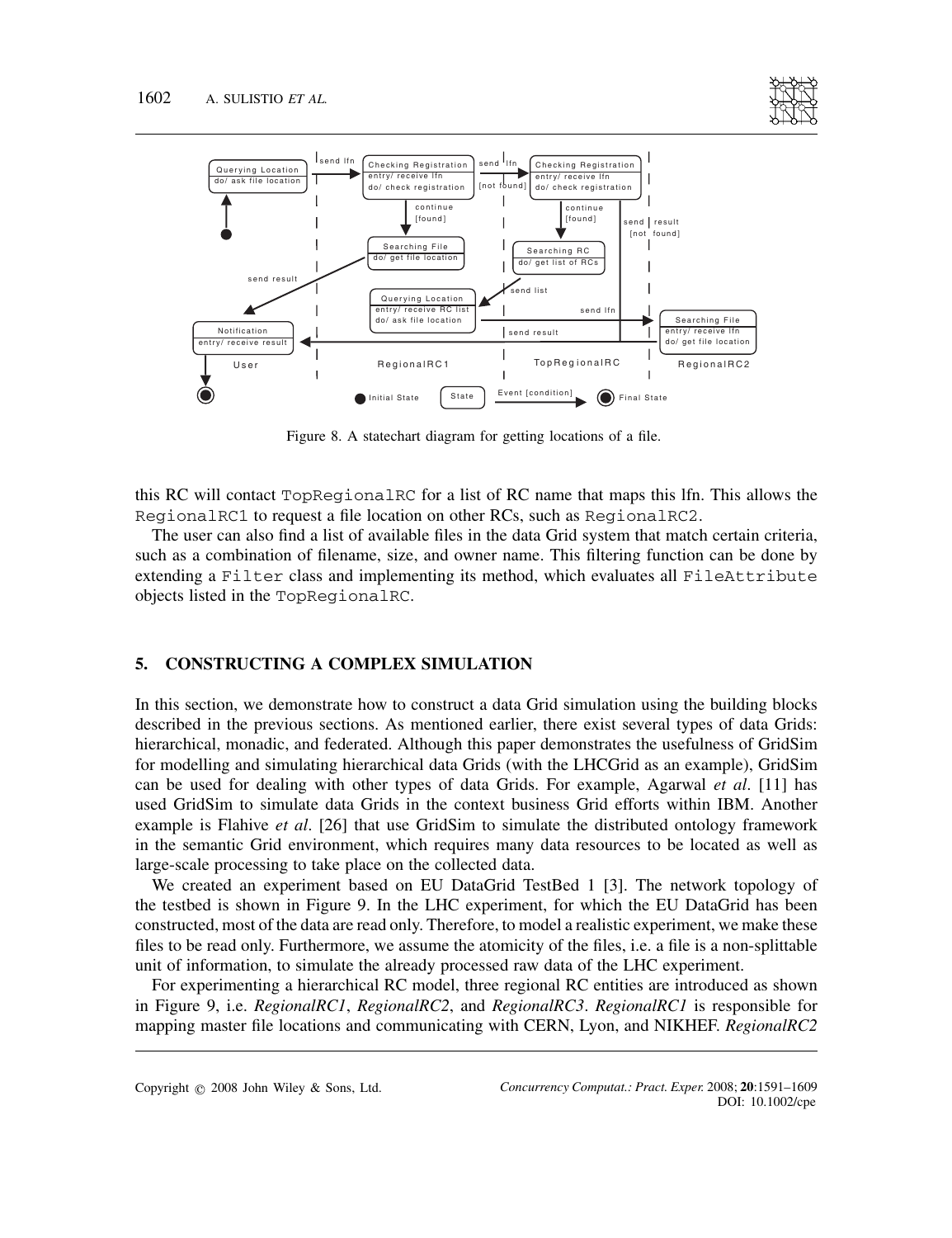

Figure 9. The simulated topology of EU DataGrid TestBed 1.

is responsible for NorduGrid, RAL, and Imperial College, and *RegionalRC3* is responsible for Padova, Bologna, Rome, Torino, and Milano. Finally, *TopRC* oversees all three regional RCs.

In this experiment, we are trying to look at:

- how a hierarchical RC model can reduce the load of a single (centralized) RC;
- how data replication improves the execution time of data-intensive jobs; and
- how existing GridSim features, such as job allocation policy and the simulation of realistic workloads, can be utilized to make this experiment more comprehensive.

## **5.1. Simulation set-up**

*Resources*: Table II summarizes all the resource relevant information. In GridSim, total processing capability of a resource's CPU or CPU rating is modelled in the form of million instructions per second as devised by Standard Performance Evaluation Corporation [27].

The resource settings were obtained from the current characteristics of the real LHC testbed [7]. We took the data about the resources and scaled them down. The computing capacities were scaled down by 10 and the storage capacities by 20. The scaling was done primarily for two reasons:

- real storage capacities are very big; hence, these resources could store all replicas of files that the jobs require. Since we are trying to demonstrate how a replication strategy works, which deletes some files to make space for new ones, we made the storage capacities smaller;
- the simulation of the real computing capacities is not possible; because of memory limitation of the computer we ran the simulation on. The complete simulation would require more than 2 GB of memory.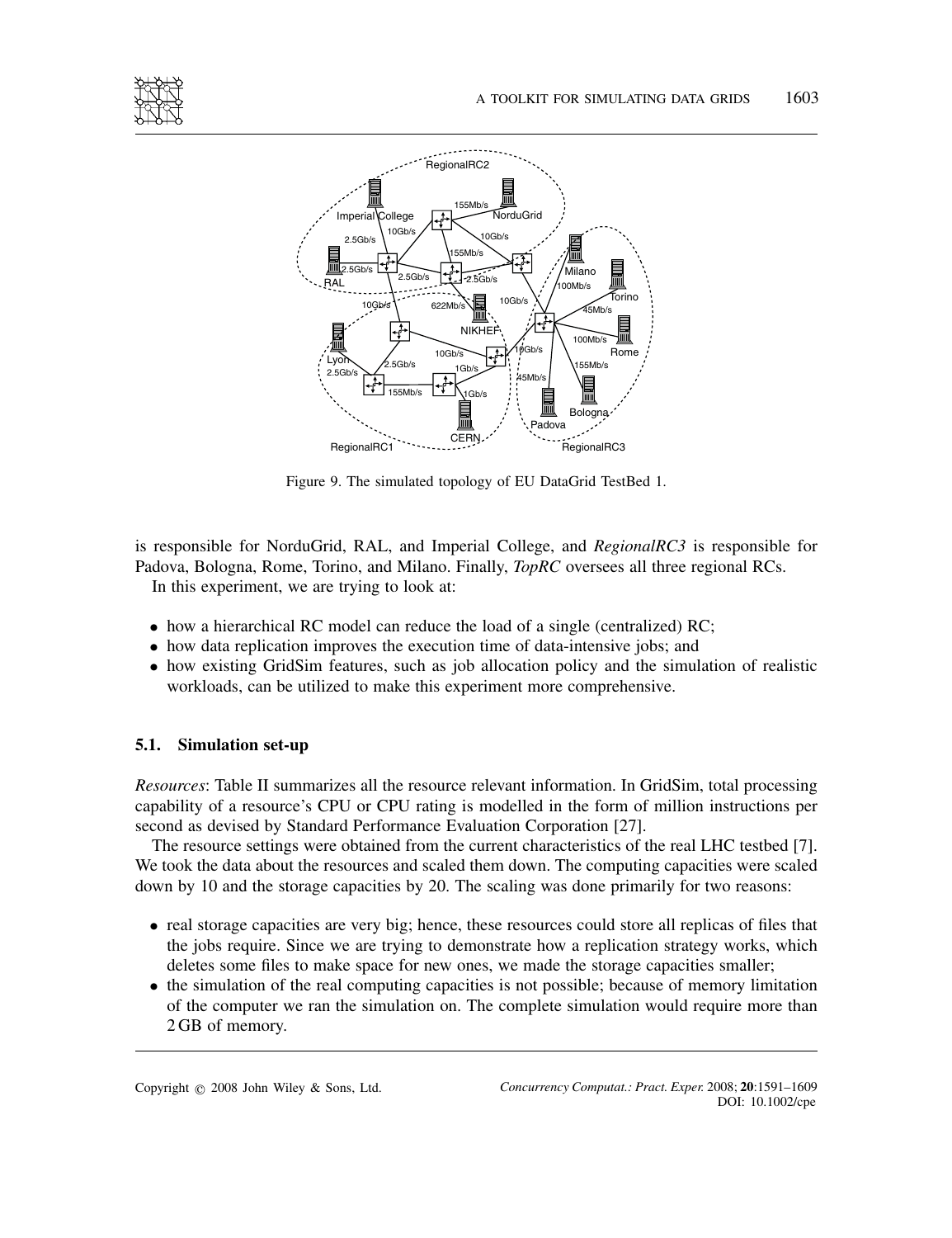

| Table II. Resource specifications. |              |           |            |              |              |  |
|------------------------------------|--------------|-----------|------------|--------------|--------------|--|
| Resource name (location)           | Storage (TB) | $#$ Nodes | CPU rating | Policy       | No. of users |  |
| $RAL$ (U.K.)                       | 2.75         | 41        | 49 000     | Space shared | 24           |  |
| Imperial College (U.K.)            | 1.80         | 52        | 62000      | Space shared | 32           |  |
| NorduGrid (Norway)                 | 1.00         | 17        | 20 000     | Space shared | 8            |  |
| NIKHEF (Netherlands)               | 0.50         | 18        | 21 000     | Space shared | 16           |  |
| Lyon (France)                      | 1.35         | 12        | 14 000     | Space shared | 24           |  |
| CERN (Switzerland)                 | 2.50         | 59        | 70 000     | Space shared | 48           |  |
| Milano (Italy)                     | 0.35         | 5         | 7000       | Space shared | 8            |  |
| Torino (Italy)                     | 0.10         | 2         | 3000       | Time shared  | 4            |  |
| Rome (Italy)                       | 0.25         | 5         | 6000       | Space shared | 8            |  |
| Padova (Italy)                     | 0.05         |           | 1000       | Time shared  | 4            |  |
| Bologna (Italy)                    | 5.00         | 67        | 80000      | Space shared | 24           |  |

Some parameters are identical for all network links, i.e. the maximum transmission unit is 1500 bytes and the latency of links is 10 ms.

*Users*: We simulated 200 users in total, where each resource is assigned a certain number of users as depicted in Table II. The users arrive with a Poisson distribution; four random users start to submit their jobs approximately every 5 min. Each user has between 20 and 40 jobs.

*Files*: For this experiment we defined 2000 files. The average file size is 1 GB and the file size follows a power-law (Pareto) distribution, which is reported to model a realistic file size distribution [28]. At the beginning of the experiment, all master files are placed on the CERN storage. Then copies of the files will be replicated among resources as required during run-time.

*Replication strategy*: In this simulation, each RM of a resource uses the same strategy, i.e. to delete the least-frequently used replicas when the storage limit capacity for storing new ones is full. However, master files on CERN cannot be deleted or modified during the experiment. This is due to insufficient storage size in other resources to store all of these replicas.

*Data-intensive jobs*: For this experiment, we created 500 types of data-intensive jobs. Each job requires between 2 and 9 files to be executed. To model a realistic access, the required files are chosen with another power-law distribution, a Zipf-like distribution [29]. This means that the *i*th most popular file is chosen with a probability of

> 1  $i^{\alpha}$

in our case  $\alpha = 0.6$ . The execution size for each job is approximately 84 000 kMI  $\pm$  30%, which is around 20 min if it is run on the CERN resource.

GridSim already has the ability to schedule compute-intensive jobs, which are represented by a Gridlet class. Therefore, we extended this class and implemented a DataGridlet class to represent a data-intensive job. As a result, each data-intensive job has a certain execution size (expressed in million instructions—MI) and requires a list of files that are needed for execution. This execution size (in MI) will be used by a resource to determine how much simulation time is required.

*Workload simulation*: Grid resources are shared by other (i.e. non-grid) types of application and jobs. To include this factor into our simulation, we added a simulation of a realistic workload on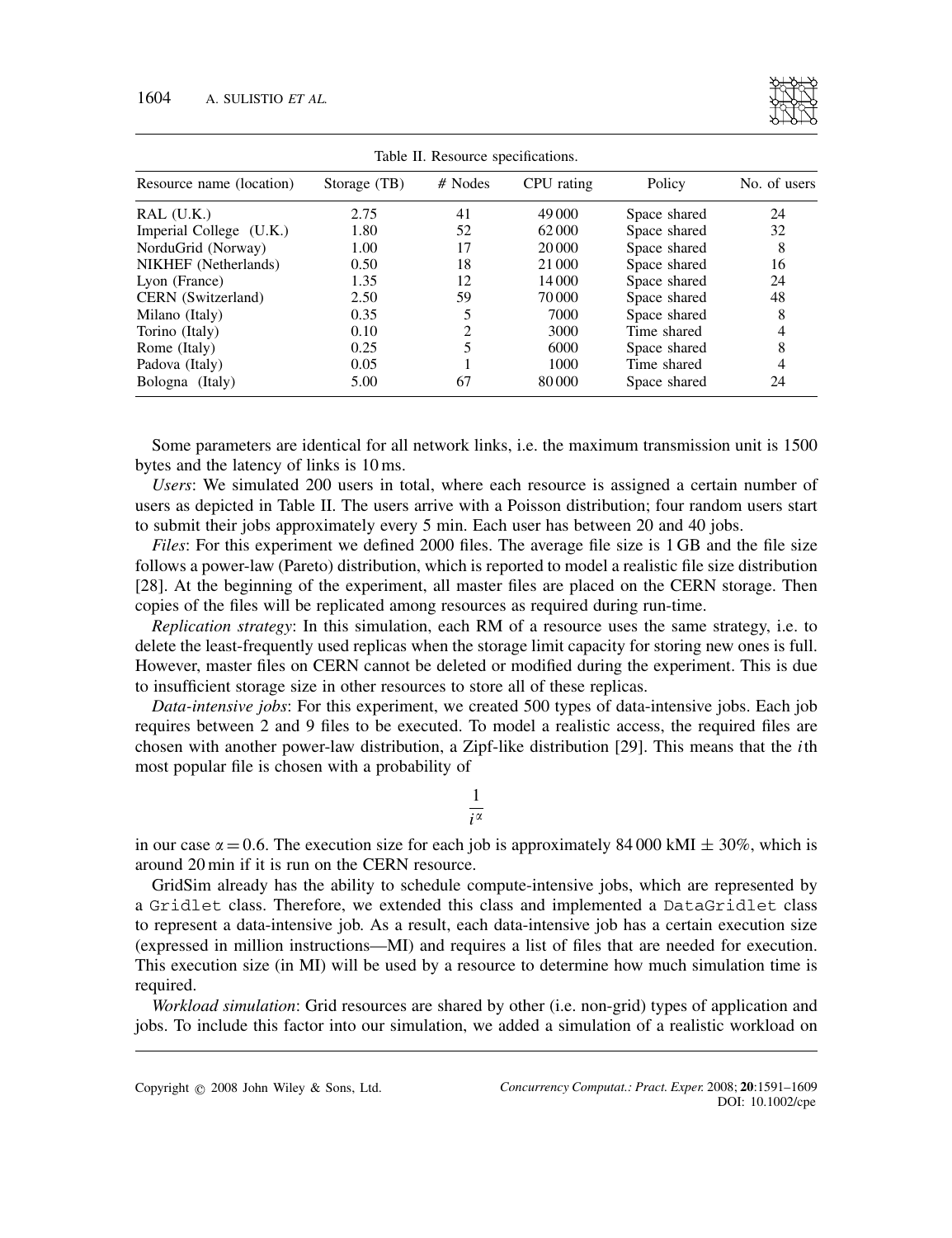

a subset of resources. GridSim makes it possible to simulate realistic workloads. Hence, we took three workload logs from the parallel workload archive [30] of the DAS2 5-Cluster Grid in this experiment. Since the workload logs are several months long, we took only one day from each log and simulated it on CERN, RAL, and Bologna.

## **5.2. Simulation results**

*RC model test*: In this test, we compare how well a centralized RC model performs in comparison with a hierarchical one as used in the LHC experiment. We use the same configuration as mentioned earlier with the RC model being the only difference.

Figure 10 shows the number of requests that have to be served by each RC entity. We can see that there is a significant reduction in requests (around 60%) when comparing *TopRC* with *CentralRC* from a centralized model. Therefore, the hierarchical model decreases the load of the centralized RC and it is a good solution for Grids with many queries. However, further improvements can be made, such as periodical updation and cache replica locations from other regional RCs, or increase the number of regional RCs in proportion to the number of resources and users.

*Execution time test*: The average execution time for jobs on each resource is depicted in Figure 11. Because of the time-shared allocation policy, low bandwidth, and low CPU power, Padova and Torino have a substantially larger average execution time (80 and 15 h, respectively) and are not given in this figure.

As the simulated jobs are data intensive and they also require a lot of computing power, many parameters influence the speed of job execution. We can see that imperial has the fastest job execution, since it has a lot of computing power and also a large bandwidth to CERN where it obtains the needed files. The most surprising result is that CERN has a very high computing power and all the data available, but the average execution time is very high. The reason for this is that CERN is running many compute-intensive jobs (defined by the realistic workload); hence, the jobs have to wait for the execution.



Figure 10. Centralized vs hierarchical RC model.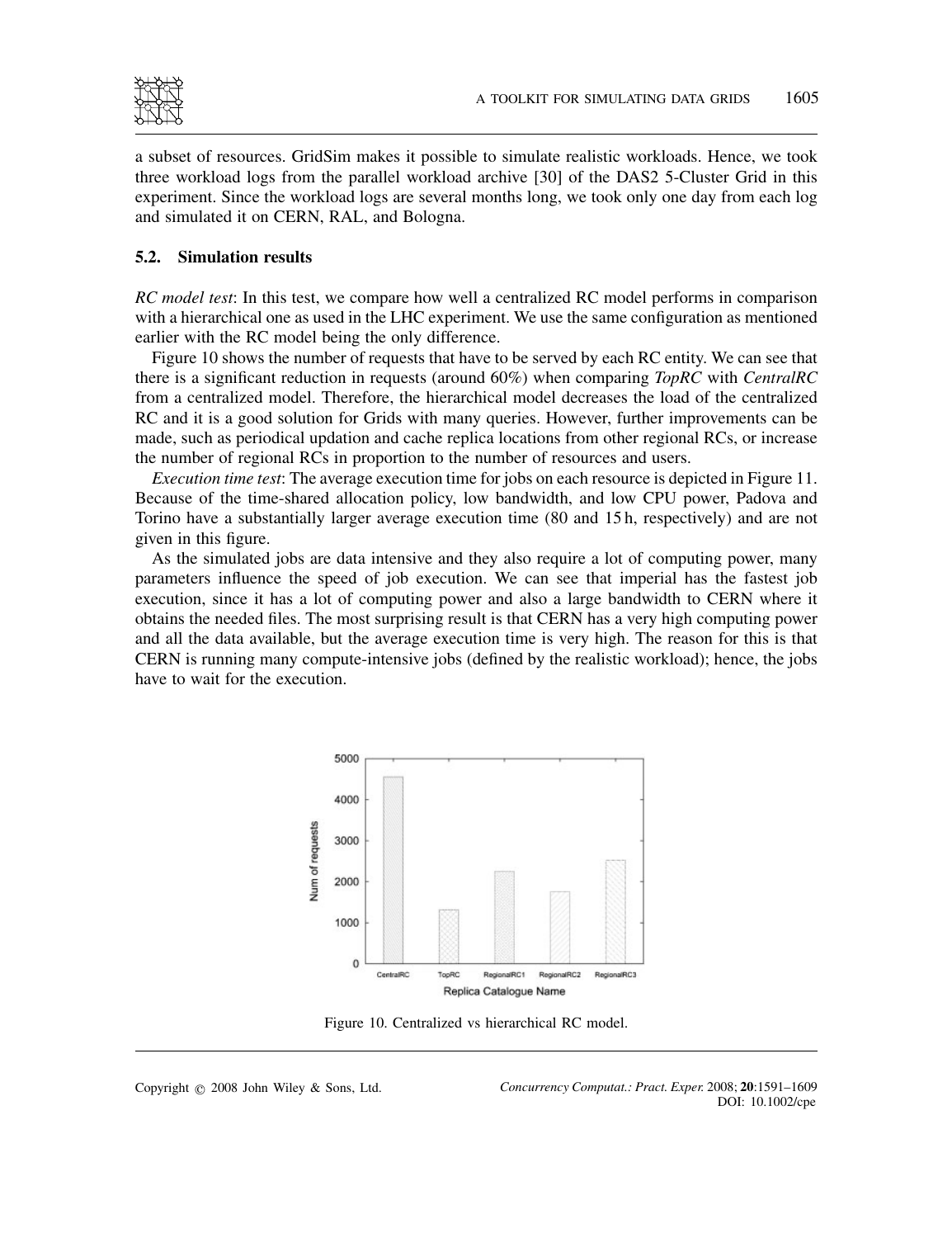



Figure 11. Average execution time.



Figure 12. Average availability in time for three resources.

*Data availability test*: To demonstrate how the availability of data can be monitored on each resource we measured how much time a job requires to obtain a unit of data when obtaining the needed files. This measure will tell us how 'close' the resource is to the required data. More precisely, the availability of data for job *i* on resource *j* is computed as

$$
avail_{ij} = \frac{t_{ij}}{d_i}
$$

where  $d_i$  is the amount of data required by job  $i$  (e.g. in MB) and  $t_{ij}$  is the time needed for job  $i$ to obtain all data on the resource *j* (e.g. in seconds).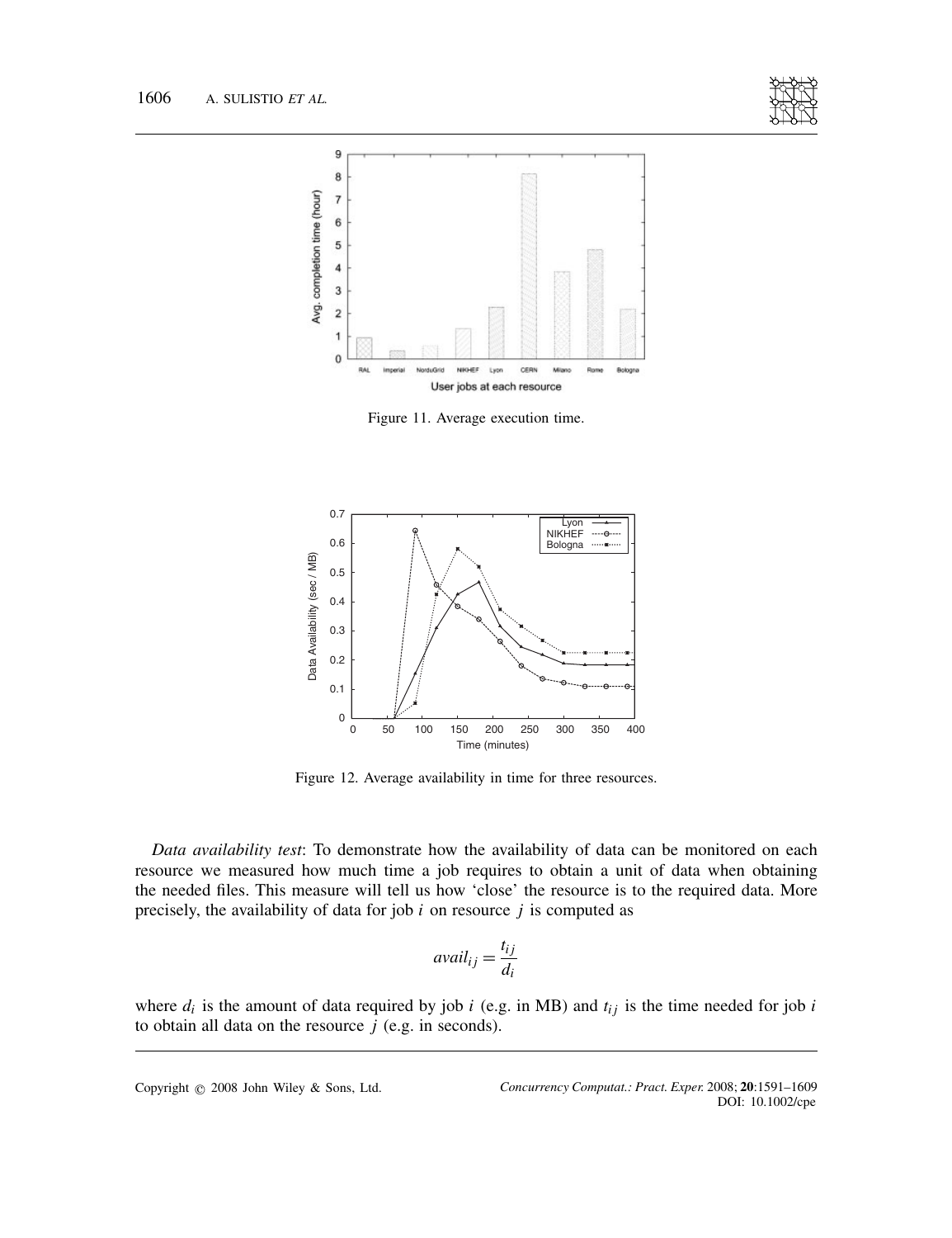

The 'quality' of a resource to execute data-intensive jobs can be defined as the average availability over all jobs that were executed on the resource. This can be expressed as

$$
avgAvailable_j = \frac{\sum_{i \in Jobs_j}avail_{ij}}{|Jobs_j|}
$$

where  $Jobs_j$  is the set of jobs executed on resource *j*.

However, because of data replication and different conditions of the network, data availability changes over time. Figure 12 shows the availability change during the simulation on three different resources: Lyon, NIKHEF, and Bologna. Because the behaviour is similar on other resources we omitted them from the figure. In the first few minutes we have no information about the data availability, since it is calculated when a job retrieves all the required files. The availability gets initially worse on some nodes, since the jobs that finish first have obviously a better access to data. After this increase, the availability starts to improve significantly because of the replication strategy.

## **6. CONCLUSION AND FURTHER WORK**

In this work, we present a data Grid simulation infrastructure as an extension to GridSim, a wellknown computational Grid simulator. With the addition of this extension, GridSim has the ability to handle core data Grid functionalities, such as replication of data to several sites, query for location of the replicated data, access to the replicated data, and make complex queries about data attributes. To give a better insight into the new features, we describe the entities and their basic functions in detail.

Integrating data Grid functionalities into GridSim provides a rich set of features and a wide range of possibilities for users to explore. We demonstrate this by constructing a complex simulation scenario based on the LHCGrid project, such as the simulation of data-intensive jobs with computeintensive workloads and the evaluation of demand-driven replication strategies. We also show how GridSim is able to simulate a comprehensive data Grid platform. The conducted experiment has shown how a hierarchical model for replica catalog (RC) provides a better scalability than a centralized one.

In addition, we tested the average execution times on different resources and the data availability which improved substantially because of a simple data replication strategy. The results shown in these experiments are not very surprising, but the described simulation was used as an example of different functionalities of the simulator. We believe that this work can help researchers make important findings and help resolve problems arising in data Grids.

In the future, we are planning to incorporate new functionalities of data Grids, such as reservation of storage to store future data requests, and automatic synchronization of data sets among resources. We are also intending to add various RC models into the framework. By working with user communities, we will develop some more usage models illustrating applicability of GridSim for simulating various classes of data application scenarios.

*Software availability*: The latest GridSim toolkit with source code and examples can be downloaded from http://www.gridbus.org/gridsim/.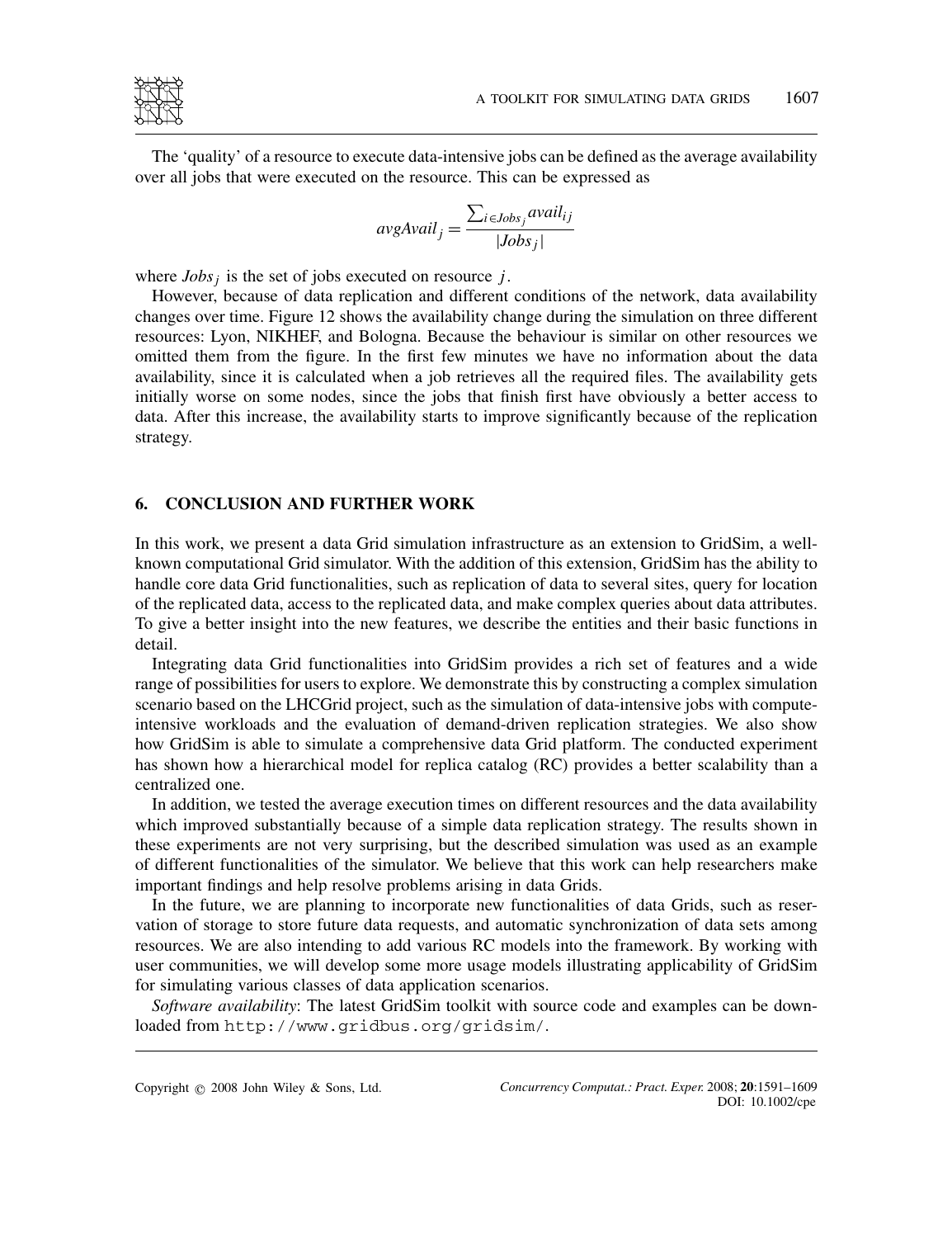#### **ACKNOWLEDGEMENTS**

This work is partially supported by research grants from the Australian Research Council (ARC) and Australian Department of Education, Science and Training (DEST). We would like to thank Chee Shin Yeo, Marco Netto, and anonymous reviewers for their comments on this paper.

#### **REFERENCES**

- 1. Foster I, Kesselman C. *The Grid*: *Blueprint for a New Computing Infrastructure*. Morgan Kaufmann Publishers: San Francisco, CA, 1999.
- 2. Chervenak A, Foster I, Kesselman C, Salisbury C, Tuecke S. The data grid: Towards an architecture for the distributed management and analysis of large scientific datasets. *Journal of Network and Computer Applications* 2001; **23**:187–200.
- 3. Hoschek W, Janez F, Samar A, Stockinger H, Stockinger K. Data management in an international data Grid project. *Proceedings of the 1st International Workshop on Grid Computing (GRID)*, Bangalore, India, 17 December 2000.
- 4. Jacob JC, Katz DS, Prince T, Berriman GB, Good JC, Laity AC, Deelman E, Singh G, Su M-H. The Montage architecture for grid-enabled science processing of large, distributed datasets. *Proceedings of NASA's Earth Science Technology Conference*, Palo Alto, CA, Jet Propulsion Laboratory, National Aeronautics and Space Administration, Pasadena, CA, June 2004.
- 5. Mineter M, Jarvis C, Dowers S. From stand-alone programs towards grid-aware services and components: A case study in agricultural modelling with interpolated climate data. *Environmental Modelling & Software* 2003; **18**(4):397–391.
- 6. Venugopal S, Buyya R, Ramamohanarao K. A taxonomy of data Grids for distributed data sharing, management and processing. *ACM Computing Surveys* 2006; **38**(1):1–53.
- 7. LCG computing fabric. http://lcg-computing-fabric.web.cern.ch [5 October 2007].
- 8. Biogrid Project. http://www.biogrid.jp/e/project/index.html [5 October 2007].
- 9. International Virtual Observatory Alliance. http://www.ivoa.net [5 October 2007].
- 10. Avaki EII—Enterprise Data Integration Software. http://www.sybase.com/products/allproductsa-z/avakieii [5 October 2007].
- 11. Agarwal V, Dasgupta G, Dasgupta K, Purohit A, Viswanathan B. DECO: Data replication and execution co-scheduling for utility grids. *Proceedings of International Conference on Service Oriented Computing (ICSOC)*, Chicago, U.S.A., 4–7 December 2006.
- 12. Bell W, Cameron D, Capozza L, Millar P, Stockinger K, Zini F. Simulation of dynamic Grid replication strategies in OptorSim. *Proceedings of the 3rd International Workshop on Grid Computing (GRID)*, Baltimore, U.S.A. IEEE CS Press: Los Alamitos, CA, U.S.A., 18 November 2002.
- 13. Chic Sim—The Chicago Grid Simulator. http://people.cs.uchicago.edu/∼krangana/ChicSim.html [5 October 2007].
- 14. Mihai Dobre C, Stratan C. Monarc simulation framework. *Proceedings of the RoEduNet International Conference*, Timisoara, Romania, 27–28 May 2004.
- 15. Buyya R, Murshed M. GridSim: A toolkit for the modeling and simulation of distributed resource management and scheduling for grid computing. *Concurrency and Computation*: *Practice and Experience* 2002; **14**(13–15):1175–1220.
- 16. Sulistio A, Poduvaly G, Buyya R, Tham C. Constructing a grid simulation with differentiated network service using GridSim. *Proceedings of the 6th International Conference on Internet Computing*, Las Vegas, U.S.A., 27–30 June 2005.
- 17. Legrand A, Marchal L, Casanova H. Scheduling distributed applications: The SimGrid simulation framework. *Proceedings of the 3rd International Symposium on Cluster Computing and the Grid*, Tokyo, Japan, 12–15 May 2003.
- 18. Song HJ, Liu X, Jakobsen D, Bhagwan R, Zhang X, Taura K, Chien A. The MicroGrid: A scientific tool for modeling computational grids. *Proceedings of IEEE Supercomputing Conference*, Dallas, U.S.A., 4–10 November 2000.
- 19. Fujiwara K, Casanova H. Speed and accuracy of network simulation in the SimGrid framework. *Proceedings of the 1st International Workshop on Network Simulation Tools (NSTools)*, Nantes, France, October 2007.
- 20. The European DataGrid project homepage. http://eu-datagrid.web.cern.ch/eu-datagrid [5 October 2007].
- 21. Simatos C. Making Simjava count. *MSc. Project Report*, The University of Edinburgh, 12 September 2002.
- 22. Baru C, Moore R, Rajasekar A, Wan M. The SDSC storage resource broker. *Proceedings of CASCON'98*, Toronto, Canada, 30 November–3 December 1998. IBM Press: Indiana, U.S.A.
- 23. Bayucan A, Henderson R, Lesiak C, Mann B, Proett T, Tweten D. Portable batch system: External reference specification. *Technical Report*, MRJ Technology Solutions, November 1999.
- 24. Sulistio A, Buyya R. A grid simulation infrastructure supporting advance reservation. *Proceedings of the 16th International Conference on Parallel and Distributed Computing and Systems*, Cambridge, U.S.A., 9–11 November 2004.
- 25. Stockinger H. Database replication in world-wide distributed data Grids. *PhD Thesis*, Fakultät für Wirtschaftswissenschaften und Informatik, Universität Wien, 2001.